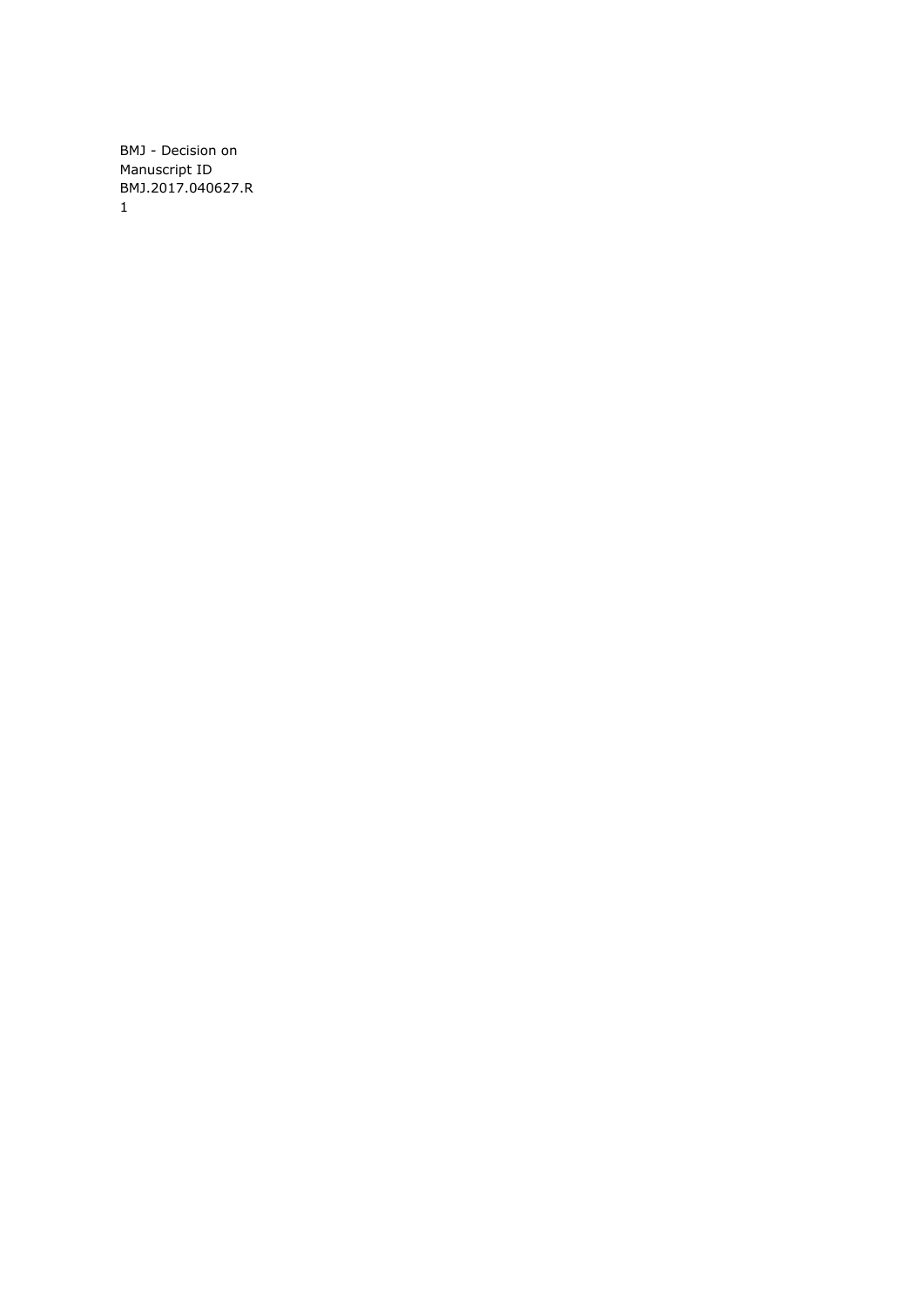## **Body:** 11-Oct-2017

Dear Dr. Hippisley-Cox

Manuscript ID BMJ.2017.040627.R1 entitled "Development and validation of QDiabetes®-2017 risk prediction algorithm to estimate future risk of type 2 diabetes: cohort study."

Thank you for sending us the revisions to your paper, and for addressing the comments of editors and reviewers. Our statistical consultant still has a few remaining comments and I will ask you to address them before we can make a final decision on the paper.

We are looking forward to reading the revised version and, we hope, reaching a decision.

Yours sincerely,

Jose Merino jmerino@bmj.com

Comments:

Thank you for the details revision and response to comments, which generally seem fine. Some further comments from me at this stage.

1) "We used the regression coefficients for each variable from the final models as weights which we combined with the baseline survivor function estimated from the Cox model" – but the baseline survivor function is not obtainable following a Cox model; another method (non-parametric?) method must have been used. Often this is part of the Cox model package in software, but it would be wrong to say it was obtained from the Cox model itself.

2) It is great to see that the authors have included a decision curve analysis, as requested. When this is introduced they say: "The net benefit of a risk equation at a given risk threshold is given by calculating the difference between the proportion of true positives and the proportion of false positives multiplied by the odds of the risk threshold." I find this explanation slightly confusing, as it would benefit from explaining what the odds means (odds of what?). Perhaps say odds DEFINED by the risk threshold value (i.e. value/(1-value)). And add italics to make distinct the two terms such as: "The net benefit of a risk equation at a given risk threshold is given by calculating the \*difference between the proportion of true positives\* and \*the proportion of false positives multiplied by the odds of the risk threshold\*."

I could not actually see the decision curves in Figure 4, as it was not uploaded to the system, so I simply trust that the interpretation was correct.

3) thanks for clarifying that the non-linear trends were identified using the complete data. I think this should be noted as a potential limitation, as by ignoring missing data, the trends identified are more likely to be biased and/or have less power to detect genuine trends than the missing data analysis. This reference may be helpful from Morris et al.

http://onlinelibrary.wiley.com/doi/10.1002/sim.6553/abstract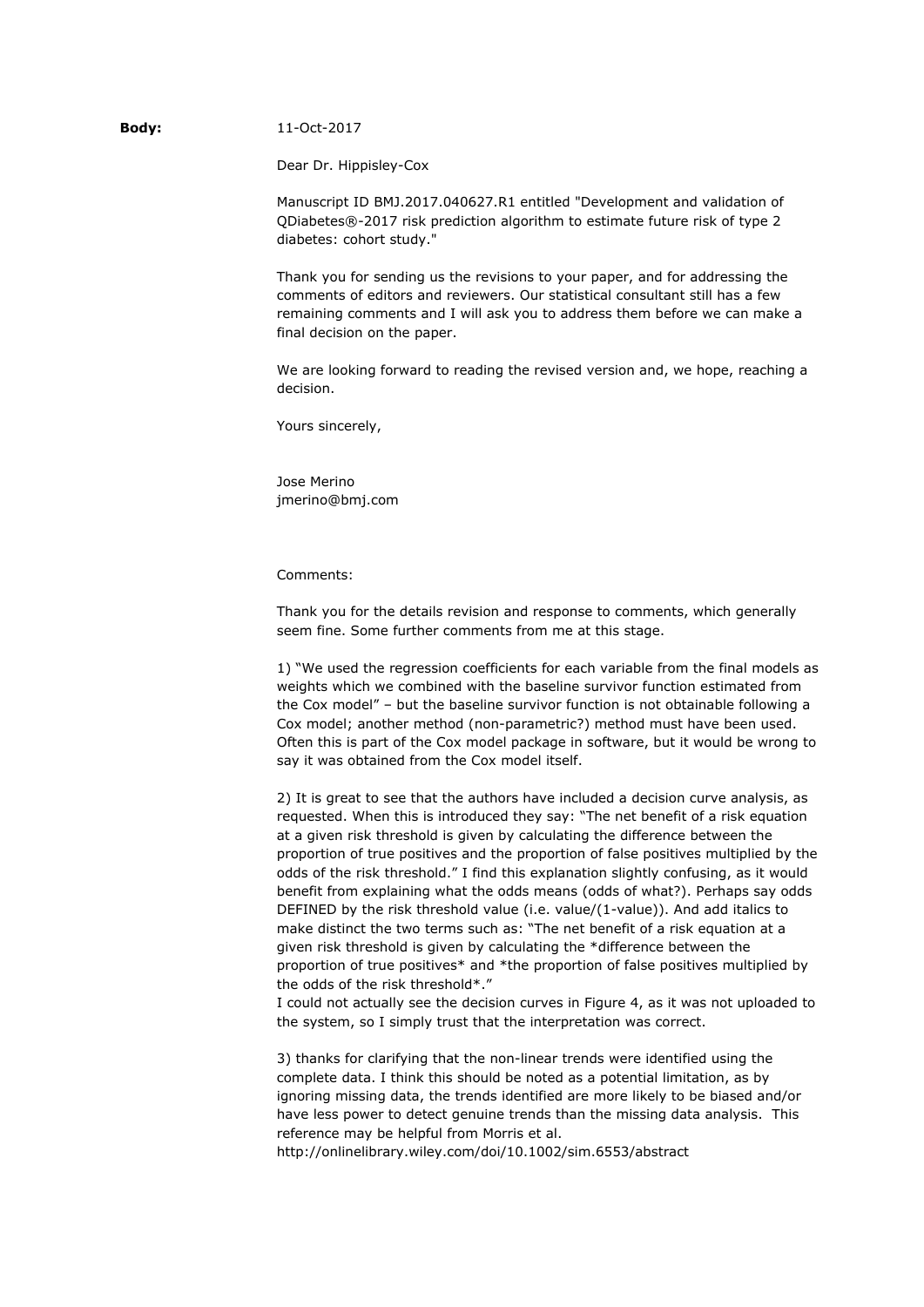4) "Although the new models are more complex than the existing models, this is unlikely to affect the take up of the new models as they are all designed to be calculated automatically based on information recorded in the electronic patient record" – can this really be argued when there was only 16% complete data in the registry for blood glucose measurements, smoking and body mass index? i.e. are these variables really routinely recorded?

5) "additional external validation of Models B and C in datasets with more completely collected data would be valuable before the models are used in clinical practice." – thank you for acknowledging this limitation. I wonder if this could also be included in the abstract conclusion, as otherwise the abstract conclusion reads much stronger than this point would warrant.

6) Thank you for adding the calibration slopes, which are reassuringly close to 1 as expected in the overall population. Indeed, they are only very slightly less than 1, which reflects the very small overfitting, a consequence of the huge sample size. Indeed this results formally backs up the low overfitting hypothesised by the authors in their discussion.

Why do the authors think the calibration slopes are generally less than 1 (between 0.7 and 0.9) for subgroups, however? Why is the model not peforming as well in these individuals, and does this suggest there are further improvements warranted in the future?

7) I see another reviewer, whose comments are indeed very insightful, criticised the use of funnel plots. In their defence, they are just used to display the distribution of C statistics; they are not for examining asymmetry as in a meta-analysis. A forest plot would be too long for showing all the C values for each practice. They are calculated on the logit-scale (more symmetric), and then transformed to c scale, and so should be skewed indeed. So I agree that these have been left in.

8) The full model is still not reported in full in the paper. The authors say that "information on estimates for the full models with baseline survival values is published on the qdiabetes.org website." – surely this is a key part of the TRIPOD guidelines, and should also be in the paper? Is the rationale that you may alter the model over time, and thus don't want the model to be set in stone here? If so, the model can still be provided but with a note of the latest version being on-line?

9) I do not agree with competing risk models being difficult to interpret. After all, they again allow an equation to provide risk estimates. But I agree that competing risks is probably best considered in a different paper, specifically in the older age group. Indeed I hope, going forward, the authors look at refining their model in the frail populations where competing risks are likely, such that the risk estimates for diabetes are improved.

Best wishes, Richard Riley

Additional Questions: Please enter your name: Richard Riley

Job Title: Professor of Biostatistics

Institution: Keele University

Reimbursement for attending a symposium?: No